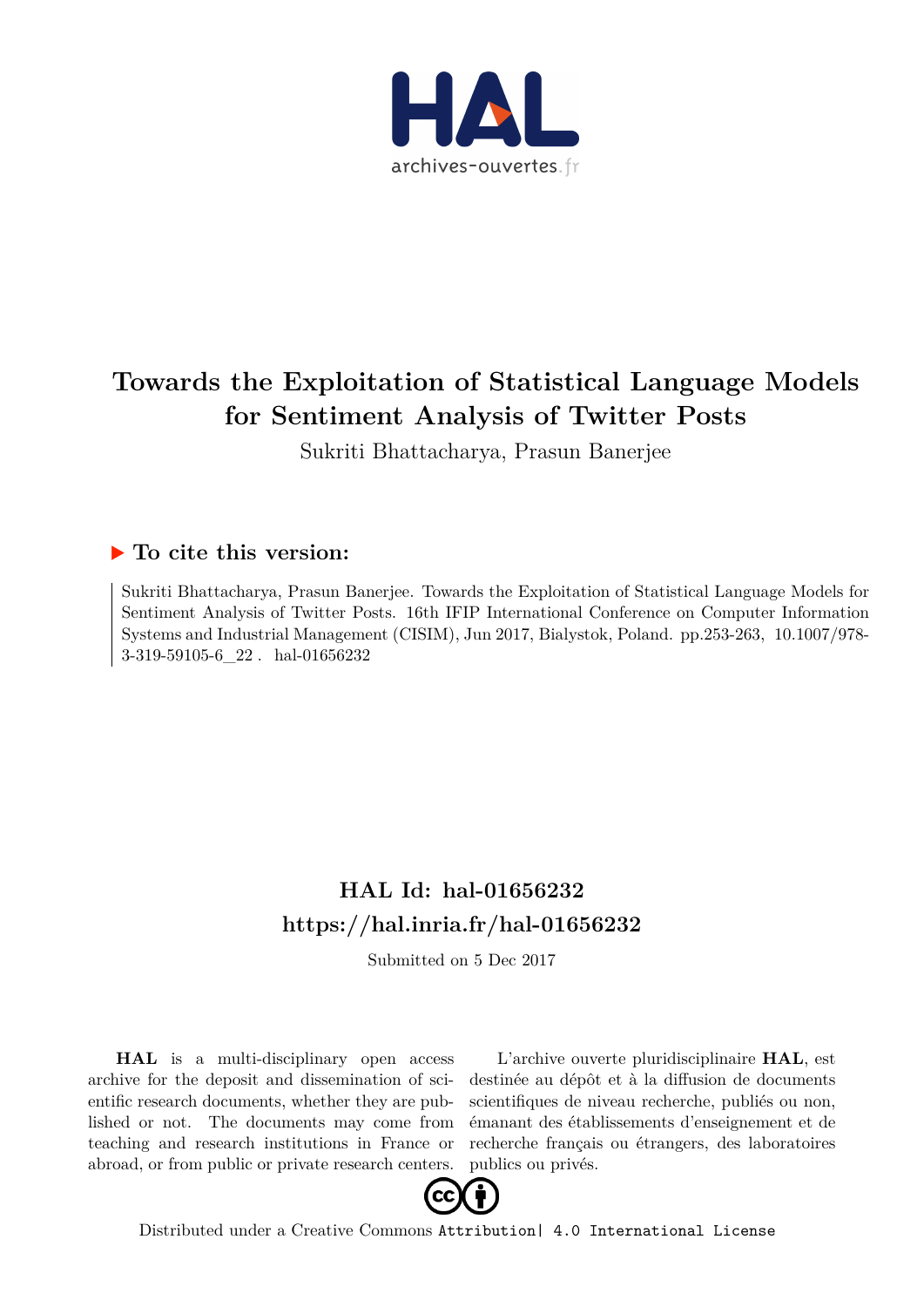# Towards the Exploitation of Statistical Language Models for Sentiment Analysis of Twitter Posts

Sukriti Bhattacharya<sup>1</sup> and Prasun Banerjee<sup>2</sup>

<sup>1</sup> University College London s.bhattacharya@cs.ucl.ac.uk 2 Independent Researcher banerjee.prasun@gmail.com

Abstract. In this paper, we investigate the utility of linguistic features for detecting the sentiment of twitter messages. The sentiment is defined to be a personal positive or negative feelings. We built n-gram language models over zoos of positive and negative tweets. We assert the polarity of a given tweet by observing the perplexity with the positive or negative language model. The given tweet is considered to be close to the language model that assigns lower perplexity.

Keywords: Sentiment Analysis, N-gram Language Model, Perplexity

# 1 Introduction

Sentiment Analysis is one of the interesting applications of text analytics. Although the term is often associated with sentiment classification of documents, broadly speaking it refers to the use of text analytics approaches applied to the set of problems related to identifying and extracting subjective material in text sources. In the past few years, Online Social Networks (OSNs) have been around for helping people to have virtual communities and communications without time and geographical restrictions. The data in OSN contains opinions, emotions and views of people from all corners of the globe. The exponential growth of data in social networks has resulted in a goldmine in form of wealth of data which can be subjected to mining for extracting business intelligence. Sentiment analysis is one of the open research avenues that have high-utility to exploit social media for the growth of real world enterprises. For instance Twitter tweets, when carefully analysed, can provide valuable insights that can pave way for contextual advertising. Spurred by that growth, companies and media organisations are increasingly seeking ways to mine Twitter for information about what people think and feel about their products and services. tweetfeel<sup>3</sup>, and Social Mention<sup>4</sup> are just a few who advertise Twitter sentiment analysis as one of their services.

<sup>3</sup> http://twitdom.com/tweetfeel/

<sup>4</sup> http://www.socialmention.com/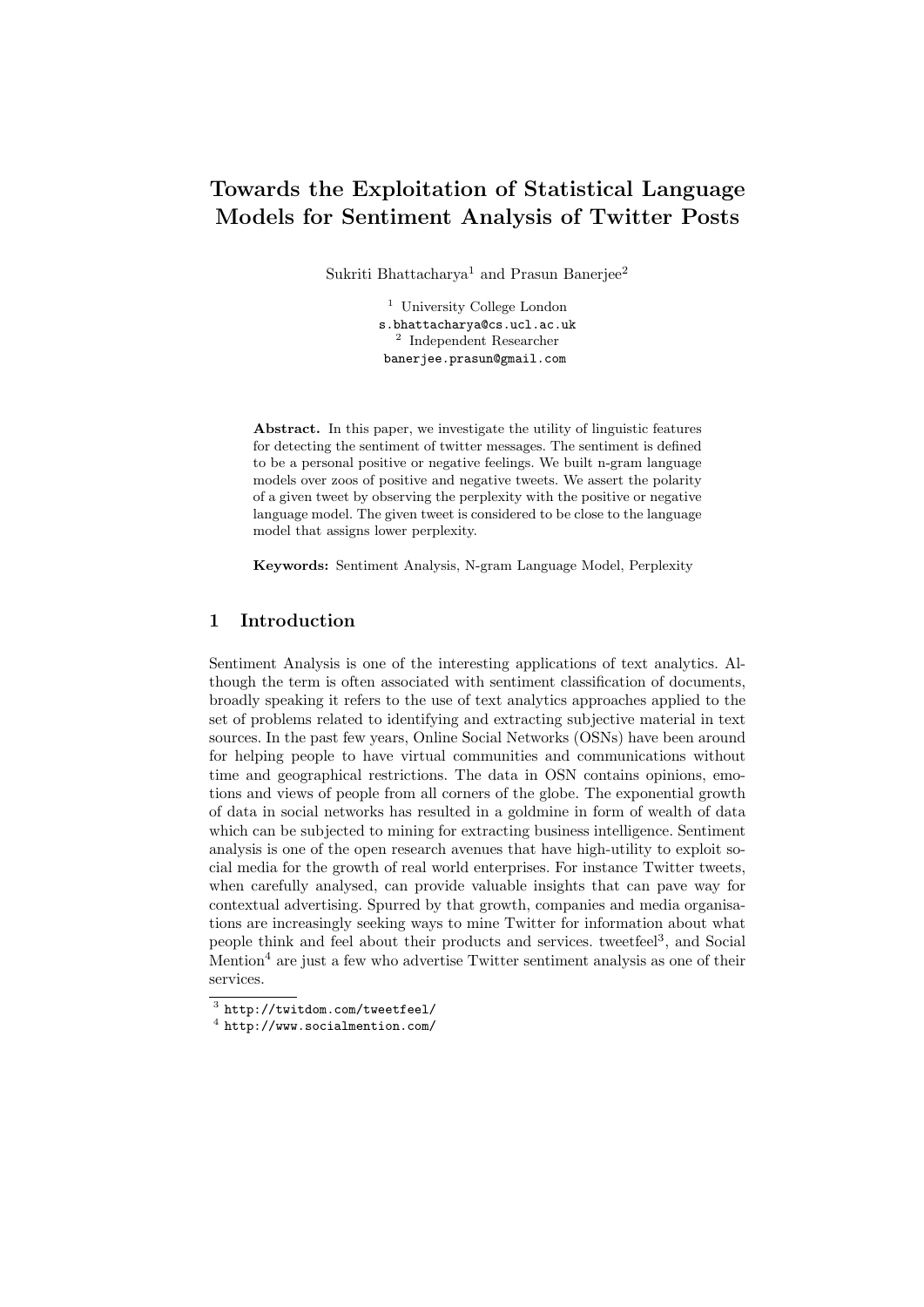#### 2 S. Bhattacharya, P. Banerjee

In this paper, we describe a language model based approach for classifying tweets into positive and negative sentiment. To overcome the 140-character text limitation, most of the useful information is obfuscated by abbreviations and embedded in unstructured tweet text. Therefore, we choose  $n - gram$  language model as it takes no advantage of the fact that what is being modelled is language, it may be a sequence of arbitrary symbols, with no deep structure, intention or thought behind them. Our method is a fairly simple variant of scoring by perplexity according to an in-domain language model. The perplexity of a language model with respect to a sample of text, t, is the reciprocal of the geometric average of the probabilities of the predictions in t. The language model with the smaller perplexity will be the one that assigns the larger probability to t. Based on this hypothesis we built two language models on positive and negative tweet samples using KenLM  $^5$  [25] natural language toolkit. We are interested in the fact how well a language model predicts the unseen tweet by calculating the perplexity. Perplexity is subject to sampling error. To make fine distinctions between language models the perplexity should be measured with respect to a large sample. The preliminary experiments, carried out on tweets from Stanford University twitter corpus [28] (containing 800,000 positive and 605,087 negative tweets, respectively), show that the perplexity of a tweet, given two Language Models calculated over positive and negative sentiment of tweets, respectively could efficiently capture the sentiment of that tweet with relatively good accuracy (78%) and low false positive rate (0.19).

The paper is organised as follows, in Section 2 we give a brief overview of statistical language modeling focusing on n-gram language model. In the next section we list some related work. We introduce the proposed methodology in Section 4. Section 5 describes the evaluation of our proposed methodology by providing the experimental set up and results. We conclude with future work in Section 6.

## 2 Statistical Language Model

Language modeling is the attempt to characterize, capture and exploit regularities in natural language. Natural language is an immensely complicated phenomenon. In addition, any medium for natural language is subject to noise, distortion and loss. The need to model language arises out of this uncertainty. Natural language can be viewed as a stochastic process. Every sentence, document, or other contextual unit of text is treated as a random variable with some probability distribution. Let  $\mathcal{L} = w_1^n$  $\stackrel{def}{=} w_1, w_2, ..., w_n$ , where  $w_i$ 's are the words that make up the hypothesis. This may be decomposed into a series of multiplications of conditional probabilities (chain rule), as follows:

$$
P(\mathcal{L}) = \prod_{i=1}^{n} P(w_i \mid w_1^{i-1})
$$
 (1)

<sup>5</sup> http://kheafield.com/code/kenlm/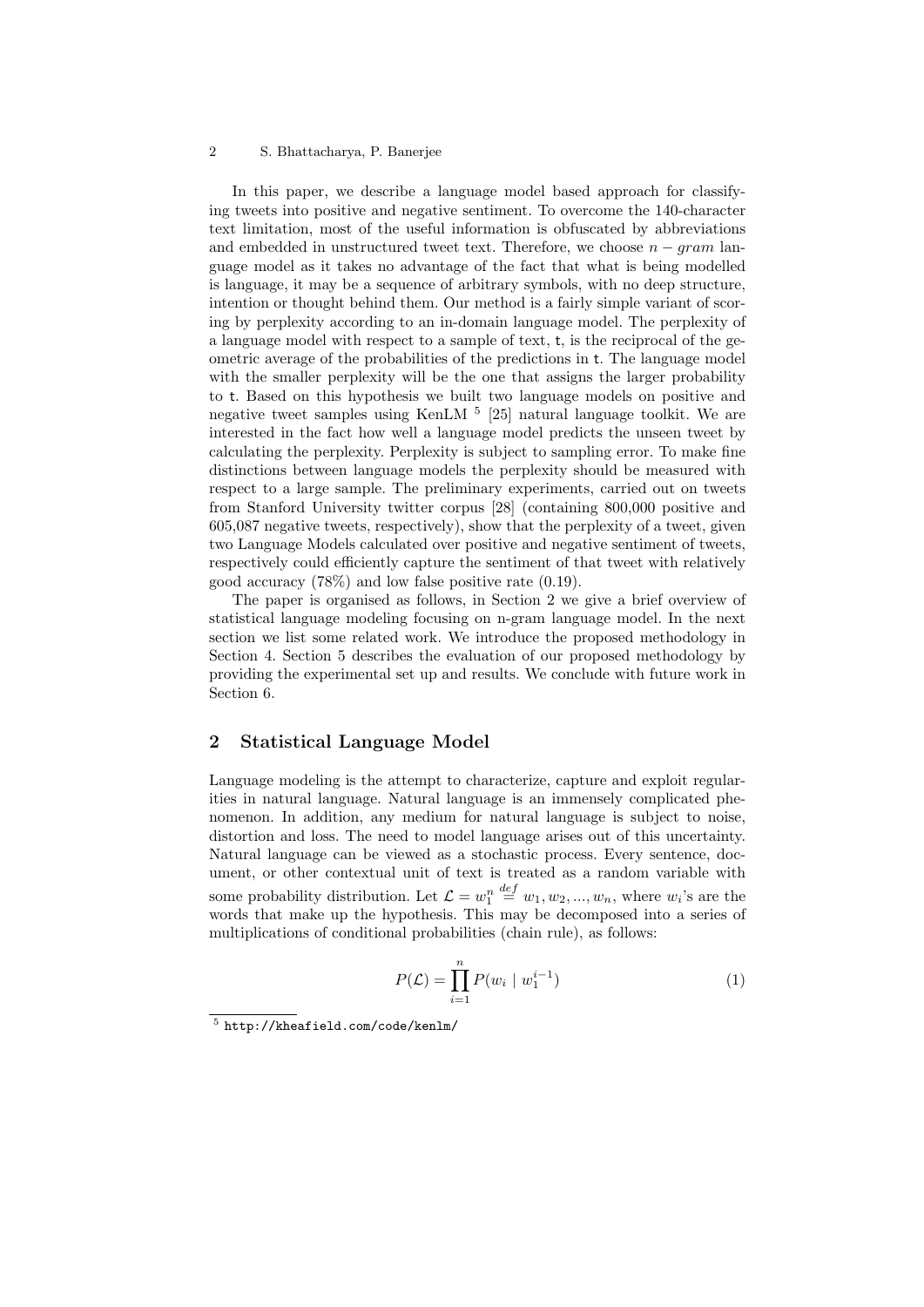$P(w_i \mid w_1^{i-1})$  is often written as  $P(w \mid h)$ , where  $h \stackrel{def}{=} w_1^{i-1}$  is called the history. The event space  $(h, w)$  is very large, and no reasonable amount of data would be sufficient to span it. It is therefore useful to introduce a mapping,  $\phi(.)$  that divides the set of possible histories into  $K$  *equivalence classes*. Different language modelling techniques arise from applying different equivalence mappings.

From the information theoretic point of view, language is considered as an information source, a high-order Markov chain  $\mathcal{L}$  [1], which emits a sequence of symbols  $w_i$  from a finite alphabet often called the vocabulary  $\mathcal V$ . The distribution of the next symbol is highly dependent on the identity of the previous ones.  $\mathcal{L}$  has a certain inherent entropy  $\mathcal{H}$ , the amount of non-redundant information conveyed per word, on average, by  $\mathcal{L}$ . Language modelling in its modern incarnation has its roots in the pioneering work of Claude Shannon. According to Shannon's theorem [2], any encoding of  $\mathcal L$  must use at least  $\mathcal H$  bits per word, on average. Under this view, the goal of statistical language modeling is to identify and exploit sources of information in the language stream, so as to bring the perceived entropy down, as close as possible to its true value.

#### 2.1 N-Gram Approach

As described in Section 2, when estimating the probability of the occurrence of a word,  $w_i$ , given a history,  $h_i$ , it is helpful to define a mapping  $\phi(\cdot)$  that divides the set of possible histories into K equivalence classes. The most frequently used approach is to distinguish equivalence classes by the most recent  $N-1$ words in the history. This implies that each word depends not on the entire history of words that come before it, but on the previous  $N-1$  words only. Therefore, the probability of a word occurring is estimated according to the following conditional distribution:

$$
P(w_i | h_i) \simeq P(w_i | \phi(h_i)) = P(w_i | w_{i-N+1}^{i-1})
$$
\n(2)

This is known as an N-gram model. By combining the N-gram probabilities of each word in the sentence, using the product rule of conditional probabilities, we can estimate the probability of the sentence:

$$
P(w_1^n) \simeq \prod_{i=1}^n P(w_i \mid w_{i-N+1}^{i-1})
$$
\n(3)

The choice of  $N$  is based on a trade-off between detail and reliability, and will be dependent on the quantity of training data available. A bigram  $(N = 2)$ language model will have larger equivalence classes, and hence fewer parameters than a trigram  $(N = 3)$  model. Parameters in bigram model will therefore be more reliably estimated, while a trigram model will be more precise, and will therefore be a more accurate model, provided there is sufficient training data. For the quantities of language model training data typically available at present, trigram models strike the best balance between precision and robustness, although interest is growing in moving to 4-gram models and beyond [3].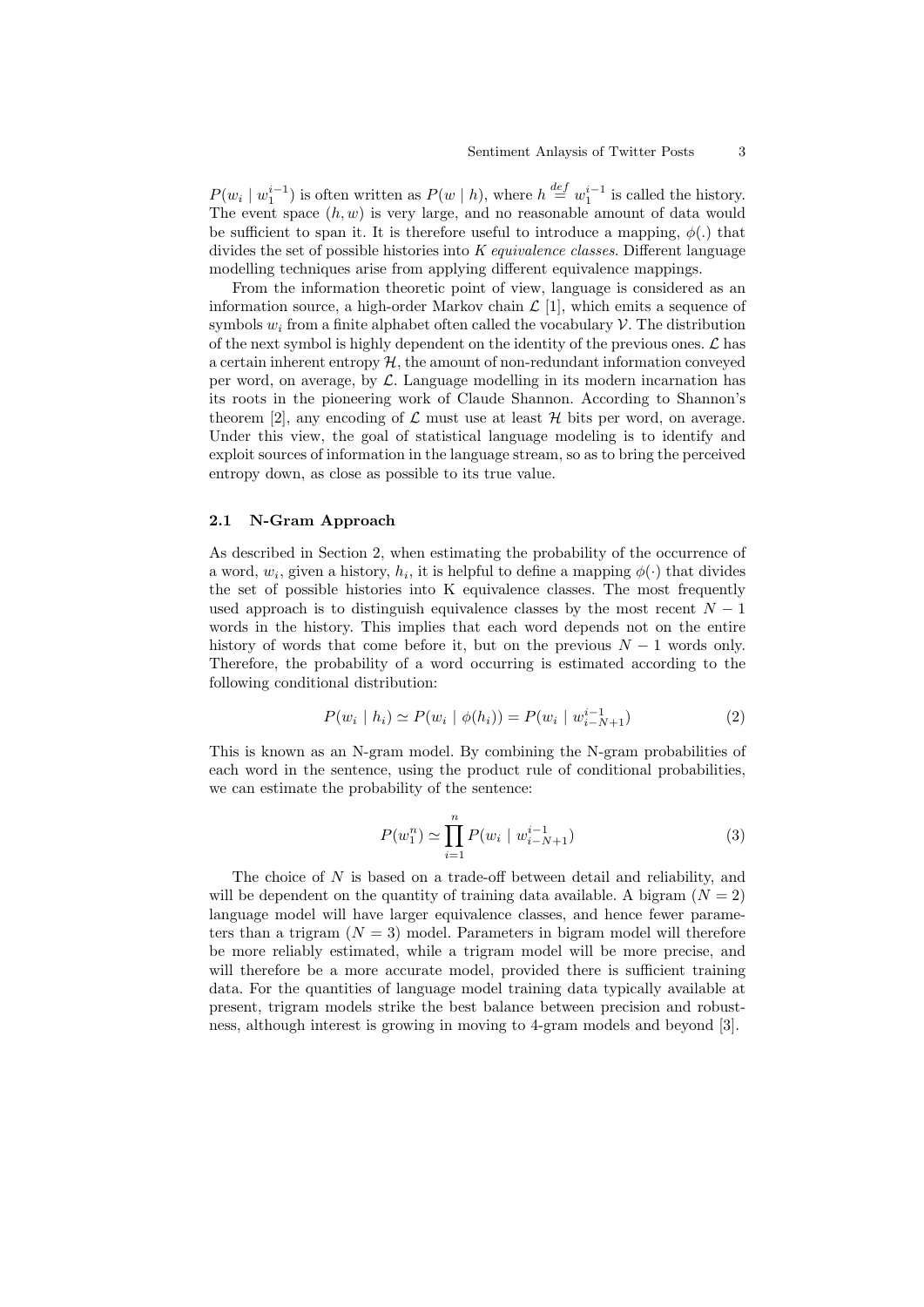#### 4 S. Bhattacharya, P. Banerjee

#### 2.2 Smoothing

The key difficulty with using n-gram language models is that of data sparsity. Data sparsity makes the model inaccurate for sequences of words that appear rarely. One can never have enough training data to estimate all of the model's parameters reliably. The parameters of this model, i.e. the conditional probabilities, are estimated using the maximum likelihood criterion on a collection of training text data. The maximum likelihood estimate (MLE) for an N-gram is calculated as the count (i.e. number of times a certain N-gram was encountered in the training corpus) of a current N-gram normalised by the number of all N-grams, sharing the same N-1 history. As the sum of all n-grams sharing the same N-1 history is actually a count of the history itself, the likelihood estimation finally gets the realisation as shown in Equ. 4, where  $C(\cdot)$  is an N-gram count and n is the order of an N-gram.

$$
P(w_i \mid w_{i-N+1}^{i-1}) = \frac{C(w_{i-N+1}^i)}{\sum_j C(w_{i-N+1}^j)} = \frac{C(w_{i-N+1}^i)}{\sum_j C(w_{i-N+1}^{i-1})}
$$
(4)

The maximum likelihood solution is problematic as it assigns unseen N-grams a probability of 0 and does not generalize well. The problem of unseen n-grams becomes more severe when moving towards higher order n-gram models. While these models enable us to capture more context, their estimated conditional probabilities becomes more sparse and less robust. To address this problem, smoothing is used, where the probabilities of observed n-grams are discounted and the discounted probability mass is re-distributed to assign non-zero probabilities to unseen N-grams. The most widely-used smoothing algorithms for such models are, Good-Turing smoothing [4], interpolation smoothing [5] [6], Katz smoothing [7] and Kneser-Ney [8] smoothing. An extensive survey of different smoothing techniques are given by Goodman [9].

#### 2.3 Performance Measure for Language Models

When a language model is viewed as an information source, the entropy defines the best level a perfect language model which takes account of all possible linguistic information can reach. Entropy of a discrete distribution P over the event space  $X$  is defined as:

$$
\mathcal{H}[P] = -\sum_{x \in X} P(x) \log_2 P(x) \tag{5}
$$

The entropy of a distribution  $P$  measures how many bits you need on average to encode data from  $P$  with the code that is optimal for  $P$ . Entropy is the average number of  $0/1$  questions needed to describe an outcome from  $P(x)$ . If we are interested in the fact how well a language model predicts the unseen data, this should be measured by calculating cross-entropy [26] of the distribution function of  $P_T(x)$  of the text, with regard of the probability function  $P_M(x)$  of the model.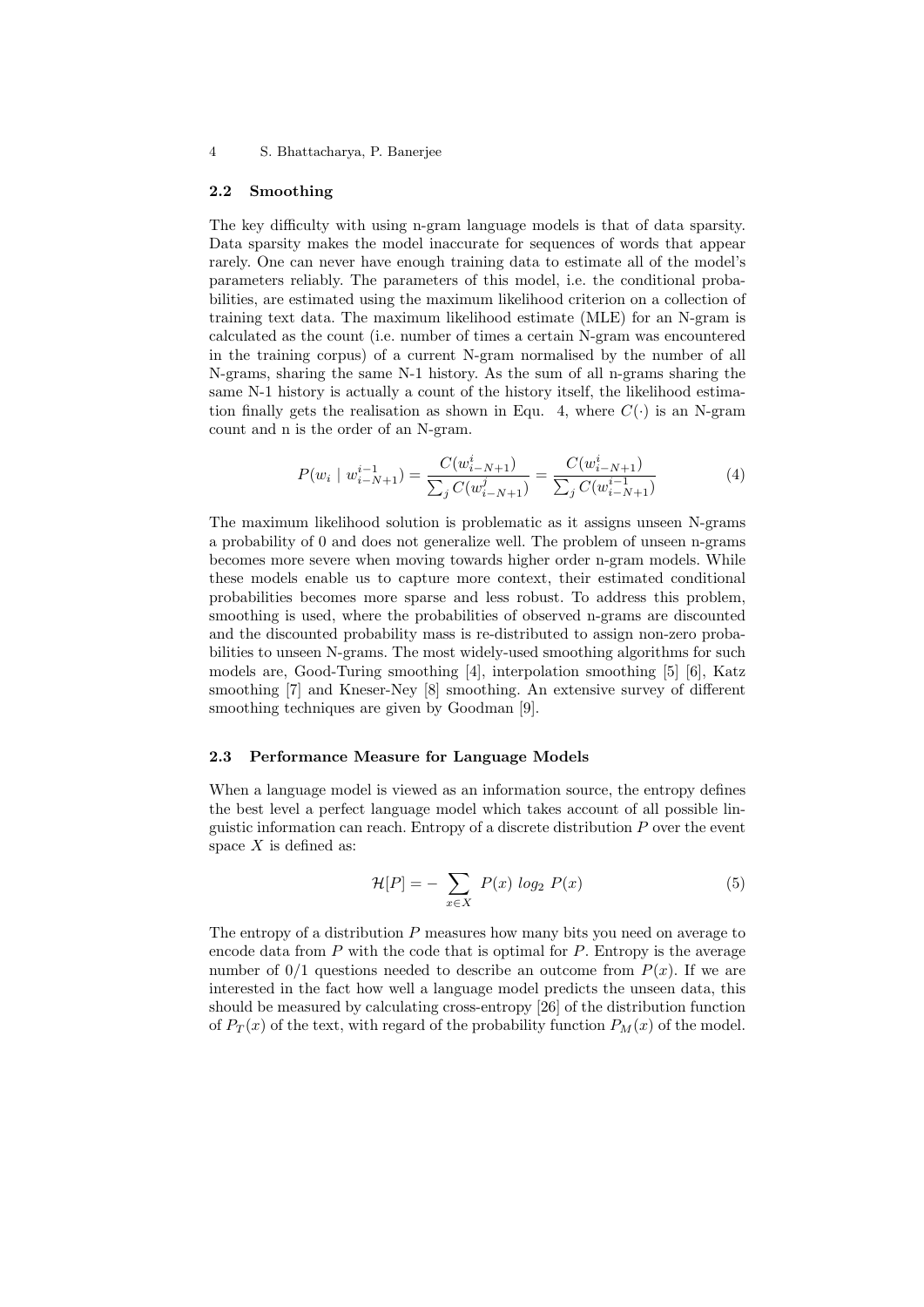That is, cross-entropy is the entropy of some data  $T$  as estimated by a model  $M$ is defined as:

$$
\times \mathcal{H}[T \mid N] = -\sum_{x \in X} P_T(x) \log_2 P_M(x) \tag{6}
$$

Intuitively speaking, cross entropy is the entropy of T as "perceived" by the model M. Therefore, a good model is one which has a low entropy, and hence assigns a high probability to the test text. Often, the *perplexity* [27] of the text with regard to the model is reported. It is defined as:

$$
PP_M(T) = 2^{\mathcal{H}(T \parallel M)} = P(w_1^n)^{-1/n} \tag{7}
$$

There is no clear justification in the literature for the use of perplexity over crossentropy, however perplexity has the appealing quality of describing intuitively how good a language model. Intuitively, perplexity can be roughly interpreted as the "branching factor", or the geometric average number of choices the language model has when predicting the next word. Hence, low perplexity is desirable.

### 3 Related Work

Wilson et al. [10] focused on phrase-level sentiment analysis to know whether a given expression is polar or neutral. The approach was to find contextual polarity for neutral, positive and negative values. Esuli and Sebastiani [11] exploited the SentiWordNet which is an existing lexical resource available for opinion mining (OM). A synset in this dictionary is associated with three numerical scores namely Pos(s), Neg(s) and Obj(s). Narayanan et al. (2009) [13] used conditional sentences, for instance "if your Nokia phone is not good, buy Samsung phone" for sentiment analysis. Authors in [17] explored contextual advertising based on the results of sentiment analysis. They used sentiment detection for identifying contexts and do advertising in a web based applications. This is known as Sentiment-Oriented Contextual Advertising (SOCA). This framework combines both contextual advertising and sentiment analysis in order to achieve best way of using advertisements in web based applications. In [14] authors focused on classification of sentimental polarities. They compared both blog and review data for empirical study. They performed Information Retrieval (IR) based topic analysis. Polarity classification is used for sentiment analysis. A lexicon-based method is proposed for sentiment analysis in [15]. They used a calculator known as Semantic Orientation CALculator (SO-CAL) by using a dictionary of words. The dictionary contains words and corresponding SO values. Wu and Ren [16] state that social networking web sites are producing huge amount of data that can provide a wealth of information pertaining to user behaviour. They designed models for sentimental analysis of Twitter posts. Especially they focused on users influenced and influencing probabilities. They classified the probabilities into negative and positive influencing probabilities. Zhang et al. [18] focused on sentiment analysis for stock trend forecasting. Bayesian model is used for classification. Authors in [19] proposed construction of dictionary for sentiment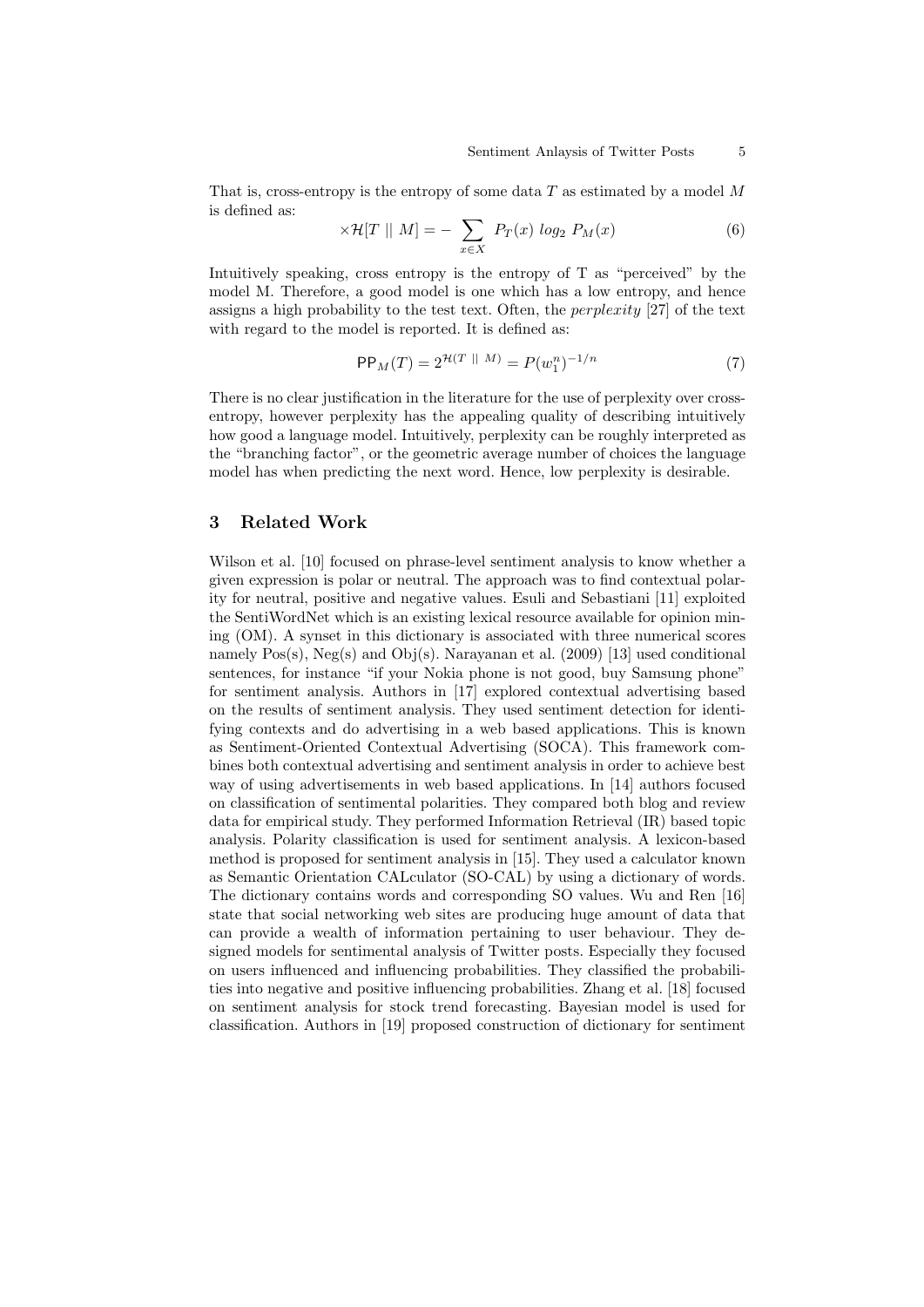analysis using semi-supervised learning approach. Stock market news dataset is used for sentiment analysis. Guptha and Shalini [20] used blogs and forums in order to identify Indian railway performance and perform sentiment analysis on it for improving the performance of Indian railways. A polarity dictionary is produced in order to have classification of tweets in order to find whether a sentiment is positive or negative or neutral. Kontopoulos et al. [21] used Onto-Gen for visualising ontology for sentiment analysis based on the tweets collected from Twitter. They stated that ontology is machine-readable conceptualisation of shared content. [22] explored real time event detection by analysing Twitter posts. Especially their methodology throws light into real-time event detection pertaining to earth-quake reporting. Authors in [23] employed machine learning techniques for sentiment classification. They used Naive Bayes and Support Vector Machine (SVM) for the classification. Both are the supervised learning methods. [24] proposed a methodology based on ontology. It is named as Ontology-based Sentiment Analysis Process for Social Media Context (OSAPS).

## 4 Methodology

The proposed framework shown in Figure 1 mainly consists of 3 shases,

- 1. Preprocessing.
- 2. Training.
- 3. Classification.

#### 4.1 Preprocessing

Tweets contain colloquial dialect, or informal languages. In this phase the system executes a series of commands to clean text, removes punctuation, special characters, embedded HTTP links, extra spaces, digits, tag Patterns, '@' patterns ( A de facto standard to include the @ symbol before the username) and the emoji patterns. It also converts the upper case letters to lower case.

## 4.2 Training

The cleaned tweets are then divided into two separate zoos based on their polarity - positive and negative feelings, respectively. The KenLM language modeling toolkit was applied to train and binarise the clean tweets. We have used KenLM to model two different language models based on the sentiment polarity (positive and negative, respectively) using a preferably large set of training tweets comprised of different values of n-grams  $(n=2 \text{ to } 6)$ .

KenLM [25] developed by Kenneth Heafield, implements two data structures that allow very efficient language queries, a fast probing hash table, and a more compact but slower trie. The KenLM library packs use the Kneser-Ney smoothing method. Knesser-Ney Smoothing is helpful for generalisation and for testing when the test data has words not already present in the vocabulary.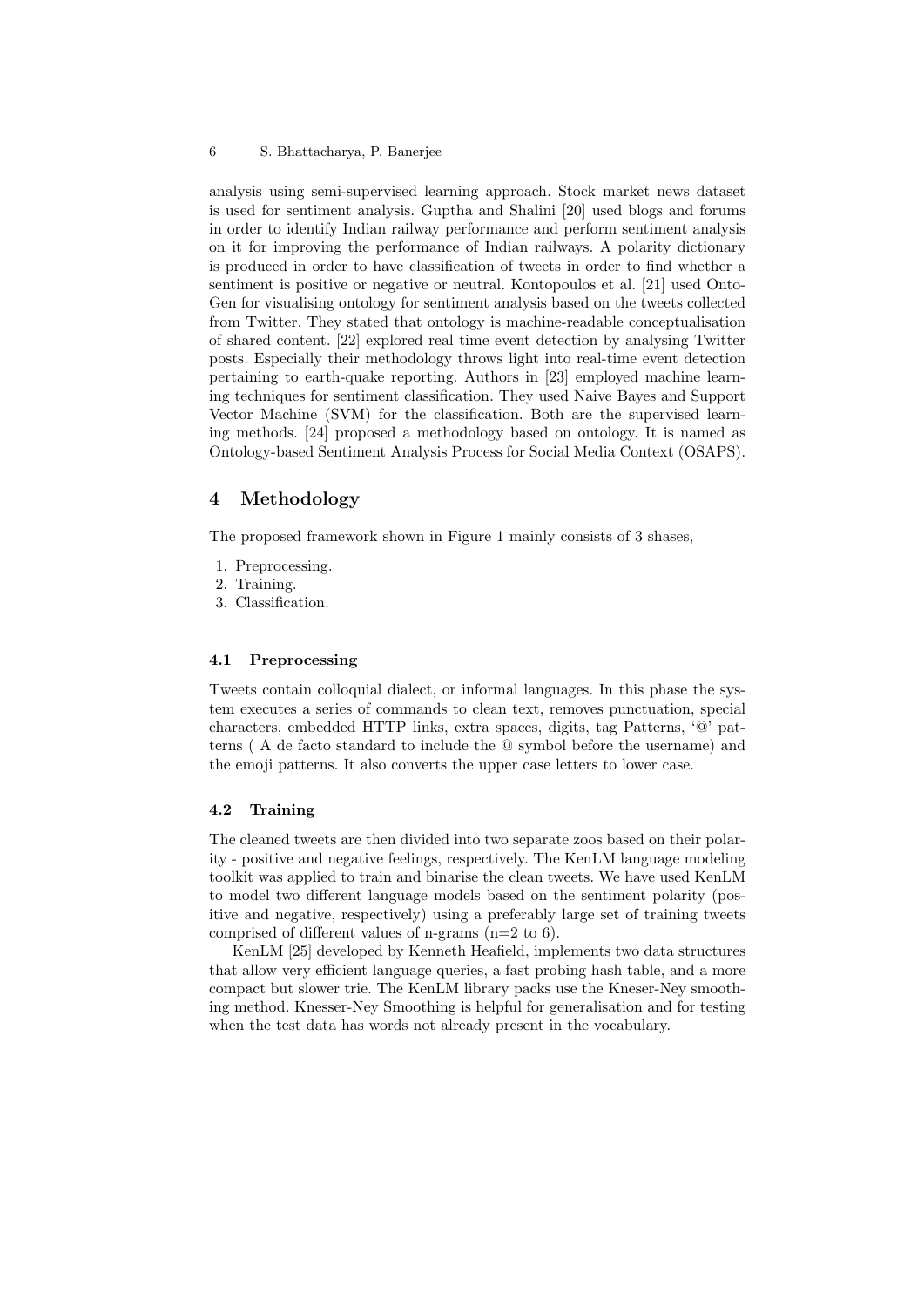#### Sentiment Anlaysis of Twitter Posts 7



Fig. 1: Sentiment Analysis Framework

# 4.3 Classification

Given the parameters in Table 1, the system asks the question "In which zoo is t more likely to belong?". Using perplexity measure the classifier answers the natural question "Considering our language models as tweet sentiment analyser, which is more likely to generate our suspect tweet  $t$ ?".

Therefore, the sentiment of a given tweet t will be determined as positive (or negative) by the perplexity measure (Equation 7) based classifier,  $PP(t, q_p, q_n)$ defined as follows:

$$
PP(t,q_p,q_n) = \begin{cases} \text{Positive} & \text{if } PP_{q_p}(t) < PP_{q_n}(t) \\ \text{Negative} & \text{if } PP_{q_n}(t) < PP_{q_p}(t) \end{cases}
$$
(8)

# 5 Evaluation

In this section we provide the detailed results of the experiments carried out using the proposed framework.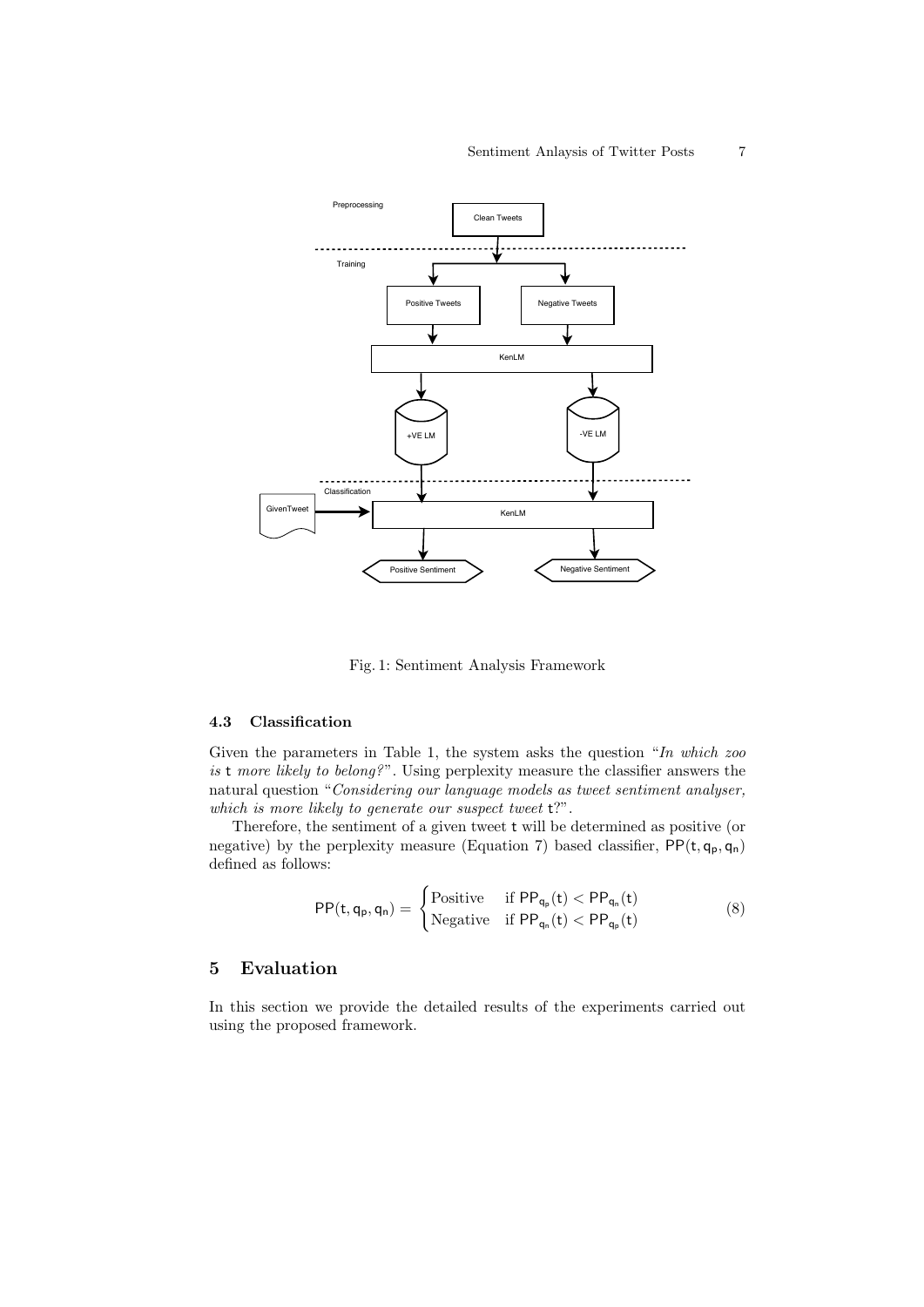8 S. Bhattacharya, P. Banerjee

- t given tweet to classify
- q<sup>p</sup> n-gram model built from zoo of positive tweets
- q<sup>n</sup> n-gram model built from zoo of negative tweets

Table 1: Parameters of our classifier

#### 5.1 Experimental Setup

We evaluated our classifier against 1405087 tweets from Stanford University Corpus<sup>6</sup> [28]. The tweets are labeled positive or negative according to the emoticon. For example, emoticons such as ':)' are considered positive labels of the tweets and emoticons such as ':(' are used as negative labels. In this experiment we considered only positive and negative tweets and we ignored all neutral tweets, the exact numbers are shown in Table 2.

|           | $ +ve$ Tweets $-ve$ Tweets |        |
|-----------|----------------------------|--------|
| Train Set | 533334                     | 403392 |
| Test Set  | 266666                     | 201695 |
| Total     | 800,000                    | 605087 |

Table 2: Corpus Description

In this experiment we used two-third of the original dataset to train the language model and the remaining one-third to test (Table 2). We train two different language models for both the positive and negative training corpus. The only parameter is the size of the n-gram, i.e. the value of n. We chose  $n=$ 2 to 6 for each corpus to strike a balance between memory use and providing sufficient information to produce good results.

|  |                     | n $ Size(mb) $ Time ( $\approx$ mins) |
|--|---------------------|---------------------------------------|
|  | $2 \overline{83.5}$ |                                       |
|  | 3 282.4             | 3.5                                   |
|  | 4 583.8             | 8                                     |
|  | 5 947.7             | 12.5                                  |
|  | 6 1325.0            | 20                                    |

Table 3: Time and Memory Consumption for +Ve Language Model Construction

 $^6$  http://cs.stanford.edu/people/alecmgo/trainingandtestdata.zip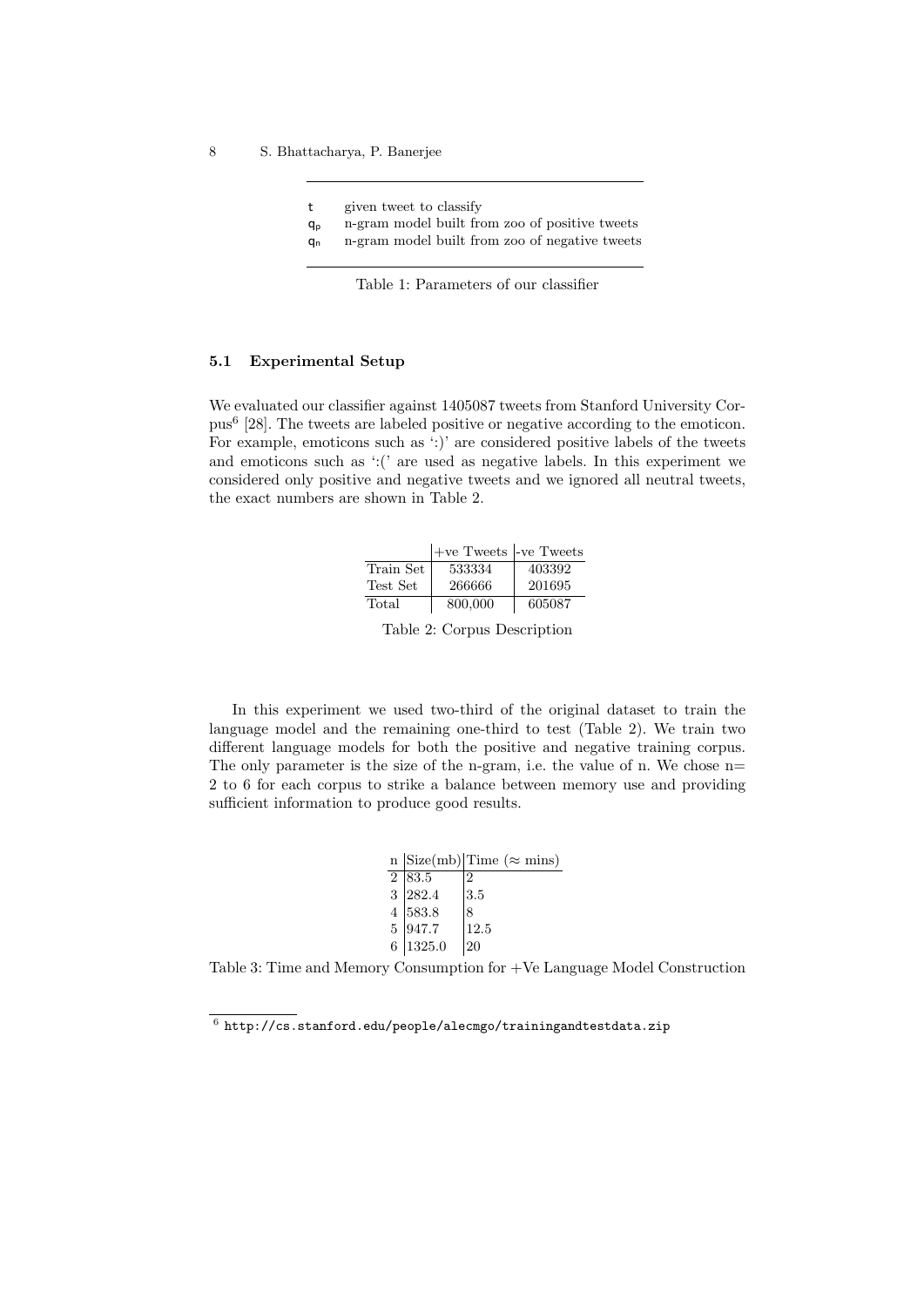KenLM tool was used to generate the language models. KenLM uses a smoothing method called modified Kneser-Ney. It is a very memory and time efficient implementation of Kneaser-Ney smoothing and officially distributed with Moses<sup>7</sup>. For ARPA file format the size of the languages models and the computation time is shown in Table 3. The time consumption depends on two factors, the order of n-gram language model and the size of the corpus in terms of individual file size. On the other hand the memory consumption does not depend of the corpus size or individual file size in the corpus. It only depends on the order of the language model.

#### 5.2 Results and Discussion

In a pilot experiment with gram size varies from 2 to 6 and on the dataset presented in Table 2, we obtained results shown in Table 4. The highest accuracy of 78% is reached for bi-gram language model. It is interesting to see that the accuracies calculated with rest of the gram values  $(n=3 \text{ to } 6)$  are almost similar to each other, as shown in Figure  $2(a)$ . The false positive rates shown in Figure  $2(b)$ is not satisfactory either.

| Accuracy | <b>False Positive</b> |
|----------|-----------------------|
| 0.7808   | 0.195                 |
| 0.7739   | 0.202                 |
| 0.7718   | 0.203                 |
| 0.7713   | 0.204                 |
| 0.7711   | 0.204                 |
|          |                       |

Table 4: Classifier Accuracy and False Positive

Although, we achieved the best false positive rate (0.19) for bi-gram language model but it does not show any significant improvement comparing to other gram values. We assume that this is due to the fact that during preprocessing of tweets (Section 4.1) we removed some important emojis and special characters. We believe, both the accuracy and false positive would be far better if we were to carry out different information theoretic measures to clean the tweets during preprocessing phase.

 $^7$  http://www.statmt.org/moses/?n=FactoredTraining.BuildingLanguageModel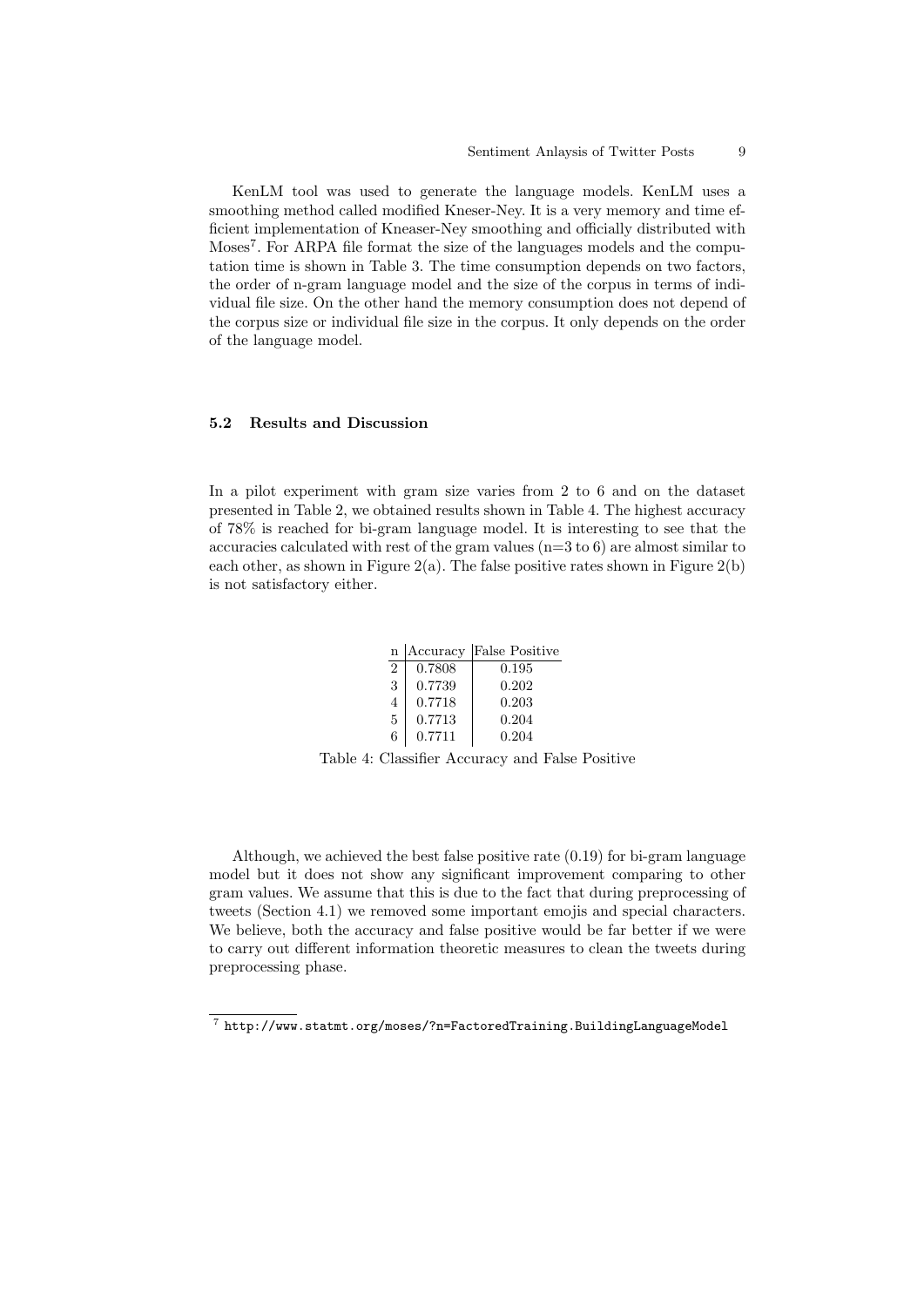

Fig. 2: Classifier Accuracy and False Positive

# 6 Conclusion

In this paper we have explored the utility of language models and perplexity, a measure to determine the coverage of a language model given a text, for analysing the sentiment of a tweet with a reference corpus. The current finding shows the sentiment analysis can be achieved with the use of language models, especially in the field of social customer relationship managements (CRM) where customer feedbacks on several aspects can be categorised as positive and negative sentiments. We have provided empirical evidence that the training set i.e., the positive and negative tweet samples used to construct a language model has a large influence on the resulting accuracy. Sentiment anaysis over twitter data faces several new challenges due to typical short length and irregular structure. Although, finding new methods for such analysis is the main challenge, but the performance of such analysis depends on identifying new sets of features to add to the trained model for sentiment identification, that includes hashtags, emoticons and the presence of intensifiers such as all-capital letters and character repetitions etc. A major determinant of the future direction of this research may lie with a clear definition of such feature identification, at the same time we will explore even richer linguistic analysis, for example, parsing, semantic analysis and topic modeling. Finally, we hope that the methodology and the results presented in this paper will provide a benchmark for future proposals and research efforts.

# References

- 1. Abramson, N.: Information Theory and Coding, NcGraw-Hill, New-York (1963)
- 2. Shannon, C.E.: A Mathematical Theory of Communication, Bell Systems Technical Journal, 27, 379–423 (Part I) 623–656 (Part II) (1948)
- 3. Placeway, P., Schwartz, R., Fung, P., Nguyen, L.: The estimation of powerful language models from small and large corpora, ICASSP-93, pp 33–36 (1993)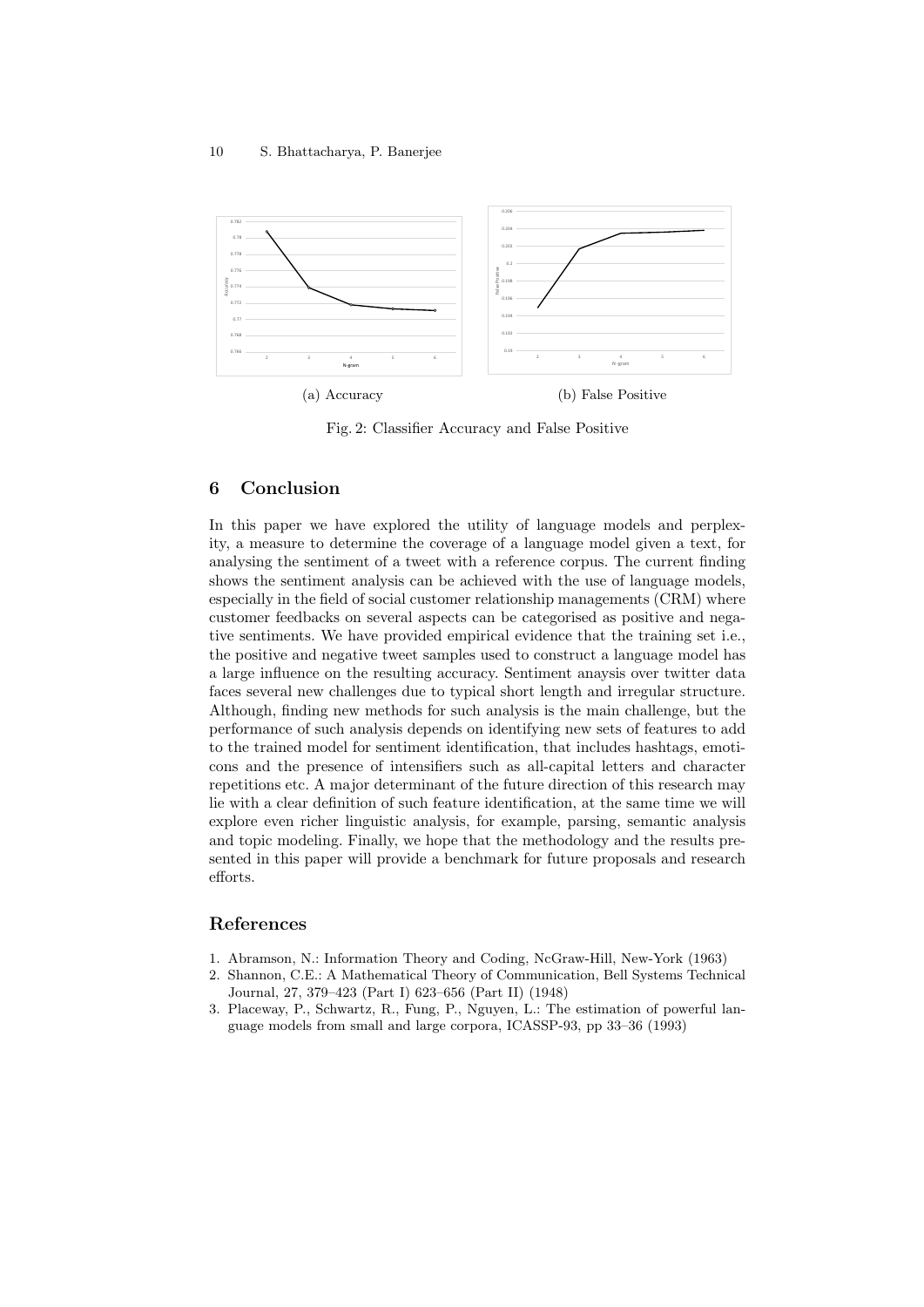- 4. Good, I.J.: The Population Frequencies of Species and the Estimation of Population Parameters, Biometrika, 40 (3,4), pp 237–264 (1953)
- 5. Mori, S., Nishimura, M., Itoh, N.: Word clustering for a word bi-gram model, The 5th International Conference on Spoken Language Processing, Incorporating The 7th Australian International Speech Science and Technology Conference, Sydney Convention Centre, Sydney, Australia, 30th November - 4th December (1998)
- 6. Furui, S., Ichiba, T., Shinozaki, T., Whittaker, E. W. D., Iwano, K.: Cluster-based modeling for ubiquitous speech recognition, 9th European Conference on Speech Communication and Technology, Lisbon, Portugal, September 4-8, pp 2865–2868 (2005)
- 7. Katz, S.: Estimation of Probabilities from Sparse Data for the Language Model Component of a Speech Recognizer, IEEE Transactions on Acoustics, Speech and Signal Processing, 35(3), pp 400–401 (1987)
- 8. Kneser, R., Ney, H.: Improved backing-off for M-gram language modeling, 1995 International Conference on Acoustics, Speech, and Signal Processing, Detroit, Michigan, USA, May 08-12, pp 181–184 (1995)
- 9. Chen, S.F., Goodman, J.: An empirical study of smoothing techniques for language modeling, Computer Speech & Language, 13(4), pp 359–393 (1999)
- 10. Wilson, T., Wiebe, J., Hoffmann, P.: Recognizing Contextual Polarity in Phrase-Level Sentiment Analysis, Association for Computational Linguistics, pp 347–354 (2005)
- 11. Esuli, A., Sebastiani, F.: SENTIWORDNET: A Publicly Available Lexical Resource for Opinion Mining. ACM, pp 1–6 (2005).
- 12. Sakaki, T., Okazaki, M., Yutakomatusuo.: Tweet analysis for real time event detection and earth quake reporting system and development. IEEE. 25, pp 1–13 (2013)
- 13. Narayanan, R., Liu, B., Choudhary, A. Sentiment Analysis of Conditional Sentences. Conference on Empirical Methods in Natural Language Processing, pp 180– 189 (2009)
- 14. Liu, F., Wang, D., Li, B., Liu, B.: Improving Blog Polarity Classification via Topic Analysis and Adaptive Methods. The 2010 Annual Conference of the North American Chapter of the ACL, pp 1–4 (2010).
- 15. Taboada, M. Brooke, J., Tofiloski, M., Voll, K., Stede, M.: Lexicon-Based Methods for Sentiment Analysis.Association for Computational Linguistics. 37, pp 1–42 (2011)
- 16. Wu, Y., Ren, F.: Learning Sentimental Influence in Twitter. International Conference on Future Computer Sciences and Application, pp 1–4 (2011)
- 17. Fan, T. K., Chang, C. H.: Sentiment-oriented contextual advertising. KnowlInf Syst . (N.D), pp 321–344 (2010)
- 18. Zhang, K., Li, L., Li, P., Teng, W.: Stock Trend Forecasting Method Based on Sentiment Analysis and System Similarity Model. The 6th International Forum on Strategic Technology, pp 1–5 (2011)
- 19. Mizumoto, K., Yanagimoto, H., Yoshioka, M.: Sentiment Analysis of Stock Market News with Semi-supervised Learning. IEEE/ACIS 11th International Conference on Computer and Information Science, pp 1–4 (2012)
- 20. Gupta, A. R. and Shalini, L.: Improvisation of Experience of Indian Railways using Sentimental Analysis. International Journal of Computer Applications . 66(n.d), pp 16–18 (2013)
- 21. Kontopoulos, E., Berberidis, C., Dergiades, Theologos., Bassiliades, N.: Ontologybased sentiment analysis of twitter posts. Elsevier. 40 (n.d), pp 4065–4074 (2013)